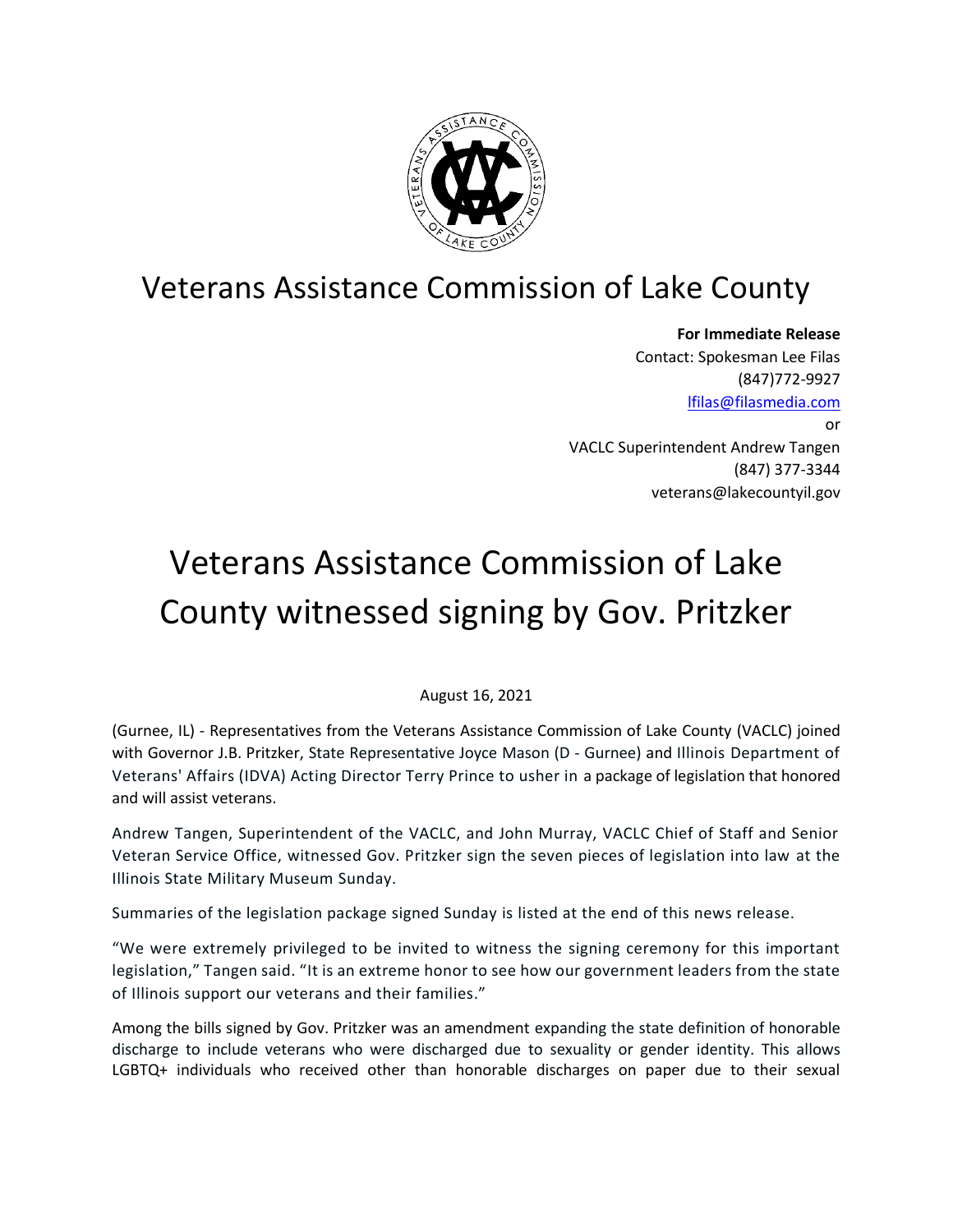orientation, preference or gender be considered honorably discharged and able to receive Illinois veteran services.

This legislation allows county and state agencies like the VACLC to help end veteran homelessness among the LGBTQ+ community by working to get veteran's state services and sustainable housing while trying to get those dishonorable discharges wiped off their service records.

Tangen and the VACLC were one of several agencies who worked with Gov. Pritzker and legislators to address and get this important legislation approved.

"Our military men and women, our veterans, and their families deserve our full support," said Governor JB Pritzker. "I am proud to improve our service to our active military members, veterans, and their families by signing seven bills that address overlooked challenges they face during and after their service. Because one truth will always persist: it is our responsibility to serve our heroes as they have served us. Today, we have taken seven more steps to live up to their legacy."

The legislation package builds on steps already taken by the Pritzker administration on behalf of veterans and service members including fully funding a fifth veteran's home in Chicago and the creation of the Veterans Service-Related Ailments Task Force to review injuries that are not currently recognized at the federal level.

Illinois Department of Veterans' Affairs Acting Director Terry Prince said, "This legislation package enhances our ability to provide Illinois' veterans services more effectively, efficiently, and fairly while also honoring their service. Individually, each bill is integral to improving processes and protecting the state's 650,000 veterans as they seek deserved benefits. Collectively, they reflect the Governor's and IDVA's commitment to amplify services and empower veterans, service members, and their families to thrive in Illinois."

Descriptions of the pieces of legislation signed by Gov. Pritzker is below. The descriptions for each of the legislation has been provided by the Governor's office. Photos of the event are located below the legislation descriptions.

#### **House Bill 1290**

HB 1290 expands the state definition of honorable discharge to include veterans who were discharged due to sexuality or gender identity. Under the now defunct federal Don't Ask Don't Tell policy, gay, lesbian, and bisexual Americans were prohibited from serving in the armed forces. According to military data, over 13,000 enlisted members of the LGBTQ community were discharged while the policy was in effect.

The new legislation opens the door for impacted veterans to upgrade their service records to an honorable status under state law, entitling them to benefits like medical care and a military burial. Service members who received a bad conduct discharge or were dishonorably discharged due to reasons other than their sexuality or gender identity are not impacted by HB 1290.

"It has been a decade since "don't ask, don't tell'' was repealed, but LGBTQ veterans who served honorably continue to be denied benefits and services solely because of their sexual orientation or gender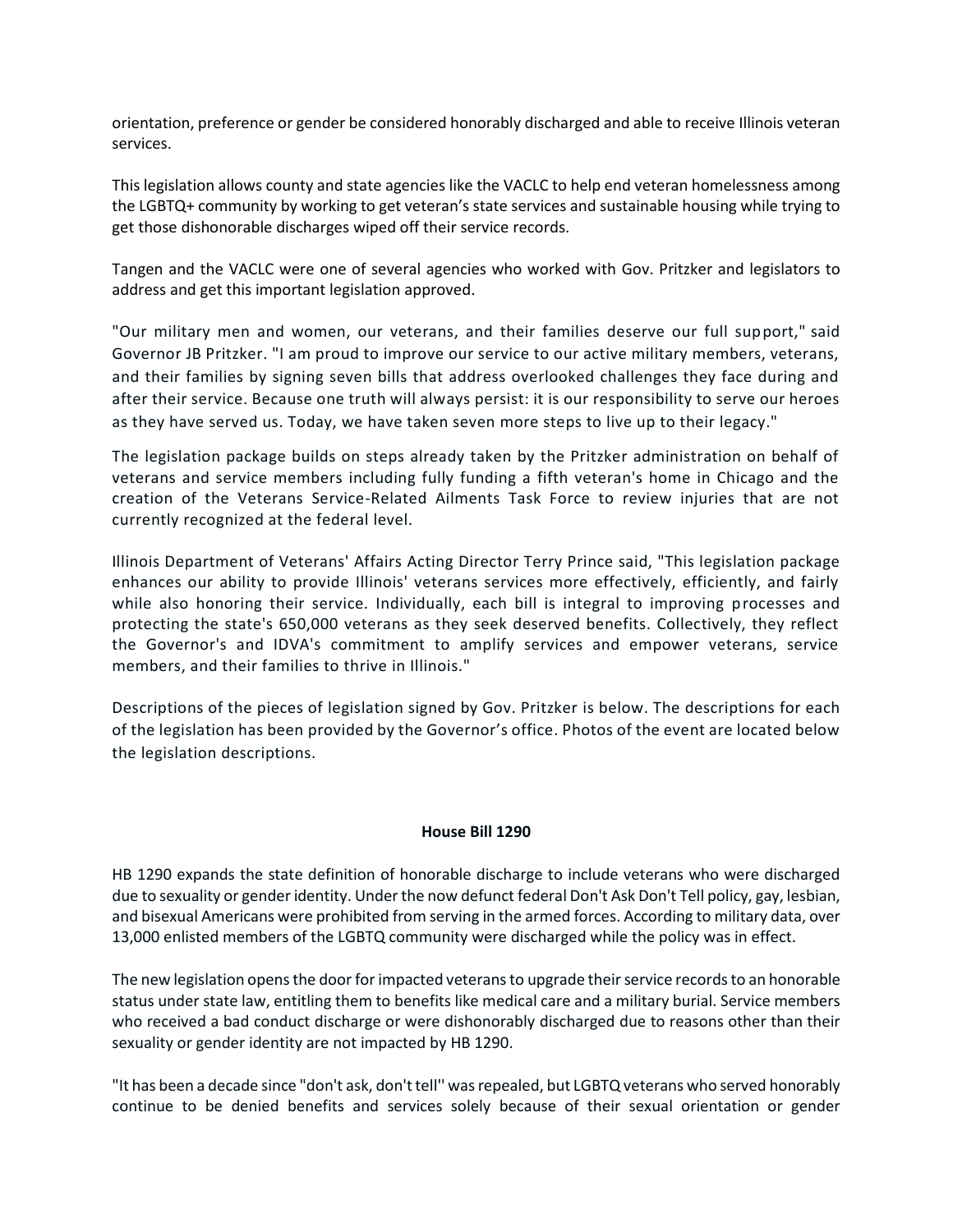identity," said State Representative Dave Vella (D - Loves Park). "Today Illinois stands proudly with these veterans, rejects this outdated and discriminatory policy, and restores the state benefits they have earned with our gratitude."

HB 1290 is effective January 1, 2022.

# **House Bill 2776**

HB 2776 requires the Illinois Department of Financial and Professional Regulation (IDFPR) to expedite professional license applications submitted by service members or their spouses within thirty days of receiving all required documentation. This updated process will help ease the transition process when a service family relocates as members and their spouses frequently hold licenses for professions including nursing, pharmacy, and dentistry.

The newly signed law also updates state statute regarding licensure requirements. Going forward, applications for licensure must include proof that the applicant meets the requirements and standards for the occupation or profession they're applying for.

"Those who serve in the armed forces - and their spouses - make countless sacrifices in helping provide safety and security for our country. The last thing they should be worried about is when they can get to work in Illinois in their chosen professions," said Mario Treto, Jr., Acting Secretary of the Illinois Department of Financial and Professional Regulation. "We are prepared to provide shorter wait times between application submission and review for our country's bravest, while also ensuring the requirements for licensure are still met."

IDFPR employs a military liaison who works directly with military service members and their spouses to provide them with tailored guidance when applying for professional licensure. The liaison may be contacted at [FPR.MilitaryLicense@illinois.gov.](mailto:FPR.MilitaryLicense@illinois.gov) Additional resources can be found on the [IDFPR website.](https://secure-web.cisco.com/1N88hy8xWvzexXkoq_wsZ_t_3_2VXgsi-H-YPDLH02eBUoEP9Xb7snswjuxrnDwoDff-wgQnlnCTaM5O8kKXEOGHh6Nqq2UibNKIbEluTP8KxRWFU4PZT8BVxmgDNbWqWZCkhphnj-PfcSQpNhYy4i9sLgEZGQMLk4R_kw9lGIkRxx37sgTk5YBt_VCsvfGKpxJLX_Kl_WoBQjlMEpjTYxZFK-gi114SRiUBfpaTjFwTawWdJGOmBx9oV0D_iU0Hs7pdpWeKDJPwU5DkAIhk0G-aQ2Q49_abCBuZu9qMpAXp0QxeTdvDUWmAZbV6bZqLy_A16QHE9agMt4vlr4XRNbTe_ZJhimuULqkip5uvIqlEgAJjLVtxUWNPL4jzl-VIetELlNKkRnBQiIGV79mj5j_AnZxA0kuSoM8-2z71DM40/https%3A%2F%2Fwww.idfpr.com%2FMilitary.asp)

HB 2776 is effective January 1, 2022.

# **House Bill 3865**

HB 3865 establishes additional consumer protections to protect service members and veterans. Championed by the Illinois Department of Veterans' Affairs and the Illinois Attorney General's Office, the new law requires private companies that advertise veterans' and service members' benefits appeal services to publicly disclose the same services are available free of charge through county veterans' services officers and other governmental agencies.

"As a proud Marine veteran and the Chair of Veterans Affairs, I fully support these efforts to improve the lives of Veterans, National Guard members, and their families," said State Representative Stephanie Kifowit (D - Aurora). "The signing of these pieces of legislation shows not only the dedication of their sponsors, but of the general assembly in making Illinois a leader in supporting our nations heroes."

HB 3865 is effective January 1, 2022.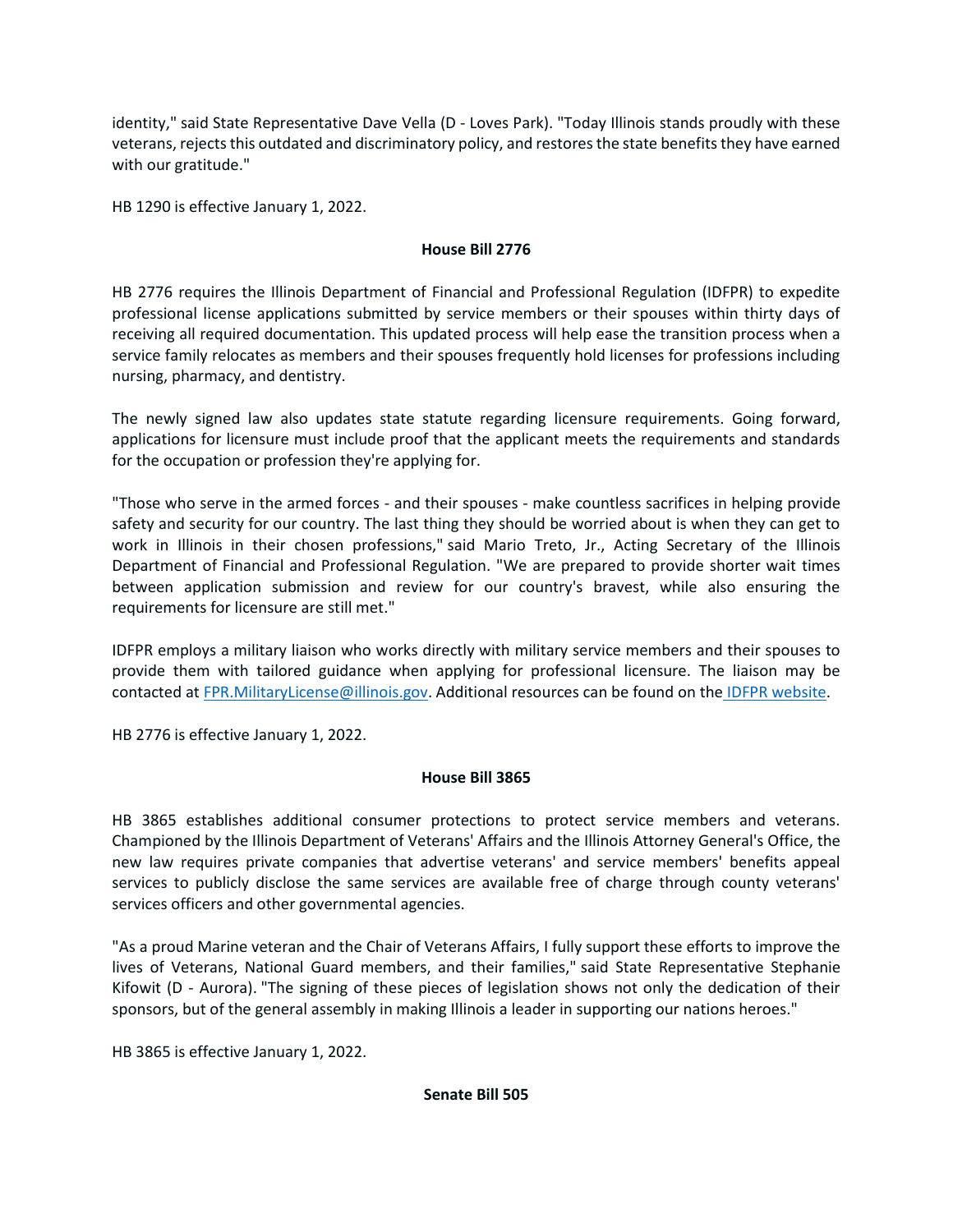SB 505 amends the military code, allowing family members or next of kin to be presented with a state flag in the event a member of the Illinois National Guard dies while on state active duty or in training status under the authority of the Governor.

"The National Guard has a unique dual-mission serving both under the State of Illinois as well as the United States of America," said Maj. Gen. Rich Neely, the Adjutant General of Illinois and Commander of the Illinois National Guard. "Many of the dangers our Illinois National Guard service members face are under the authority of the Governor and under the banner of the State of Illinois. It is fitting that a National Guard member killed in the line of duty be appropriately honored by the State of Illinois."

The Illinois National Guard has served both in Illinois and out of state under the Governor's authority including responses to COVID-19, floods, wildfires, hurricanes and other incidents. In addition, much of the Guard's military training is conducted under the Governor's authority.

"The selfless men and women of the Illinois National Guard have been front and center to protect us whenever we needed them, most recently during the pandemic," said State Representative Joyce Mason (D - Gurnee). "This bill makes sure that whenever one of our National Guard troops passes, their loved ones know that every citizen of the state appreciates their service by presenting them with an Illinois State flag."

SB 505 is effective is effective January 1, 2022.

## **Senate Bill 2089**

SB 2089 requires the Illinois Department of Natural Resources to fly a United States flag, an Illinois Flag, and a Prisoner of War/Missing in Action flag at all State parks within five years. To help cover costs related to the initiative, groups and individuals can make donations to the Department's Special Projects Fund.

"When we visit and immerse ourselves in the beauty and wonder of our state parks it's important for us to take some time and remember why we have this privilege," said State Representative LaToya Greenwood (D - East St. Louis). "By flying POW/MIA flags along with our country's flag at all state parks, we are making a small but notable gesture to remember those who gave themselves so that we may enjoy the freedoms we have."

SB 2089 is effective January 1, 2022.

### **House Bill 1915**

HB 1915 allows the IDVA to create Fold of Honor decals for Illinois license plates. Drivers interested in receiving a Fold of Honor decal will be required to pay a first-time issuance cost of \$25, \$10 of which will go to the Folds of Honor Foundation Fund and the remaining \$15 will go to the Secretary of State Special License Plate Fund.

Money collected by the Folds of Honor Foundation Fund through the sale of the decals will fund educational scholarship grants for military families.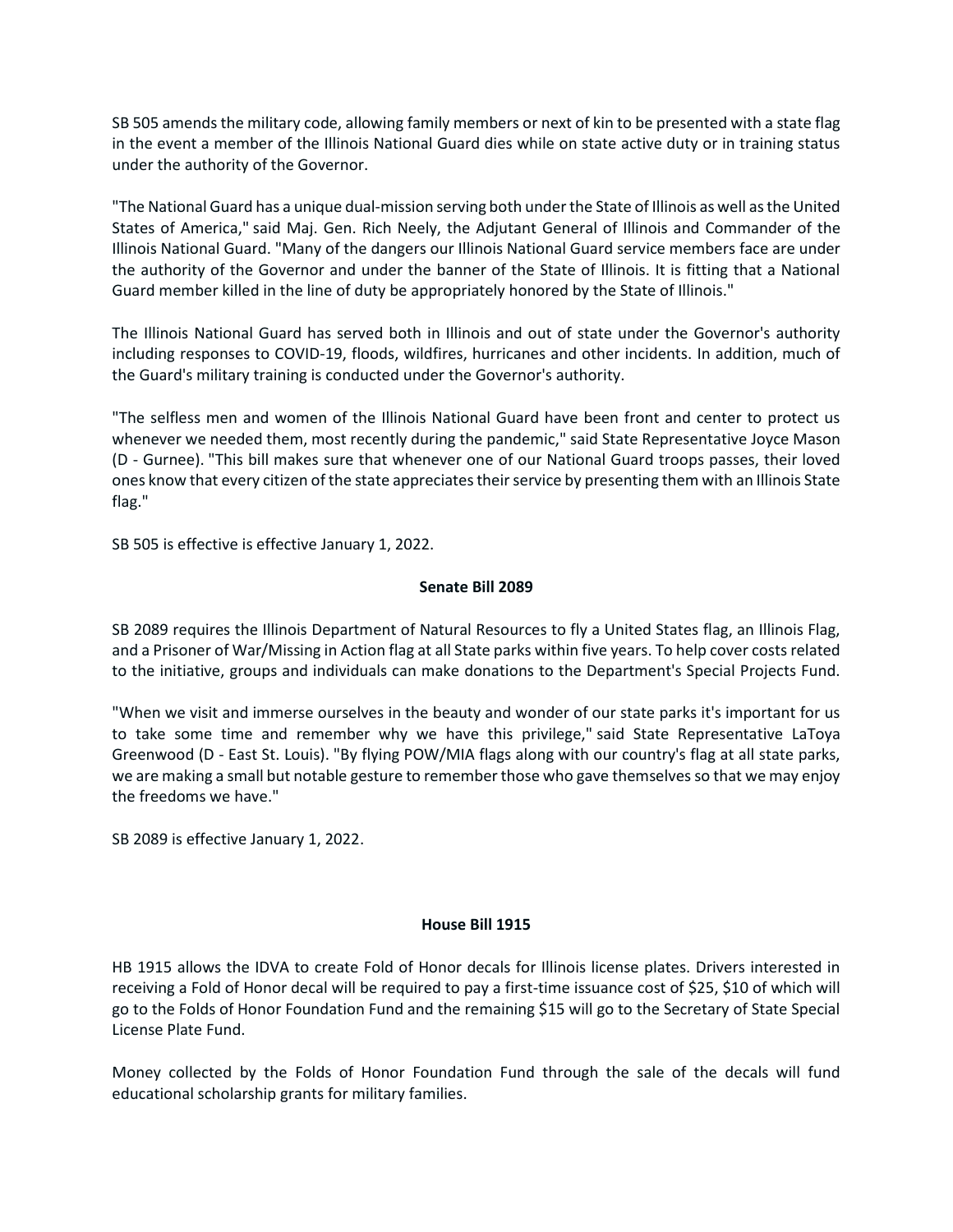HB 1915 is effective immediately.

### **House Bill 2894**

HB 2894 designates the first Saturday in May as Veterans Gardening Day. The day will be used to honor and commemorate Illinois veterans.

HB 2894 is effective January 1, 2022.



Gov. Pritzker discusses the legislation signed at the Illinois State Military Museum Sunday. Photo supplied by the Veterans Assistance Commission of Lake County.